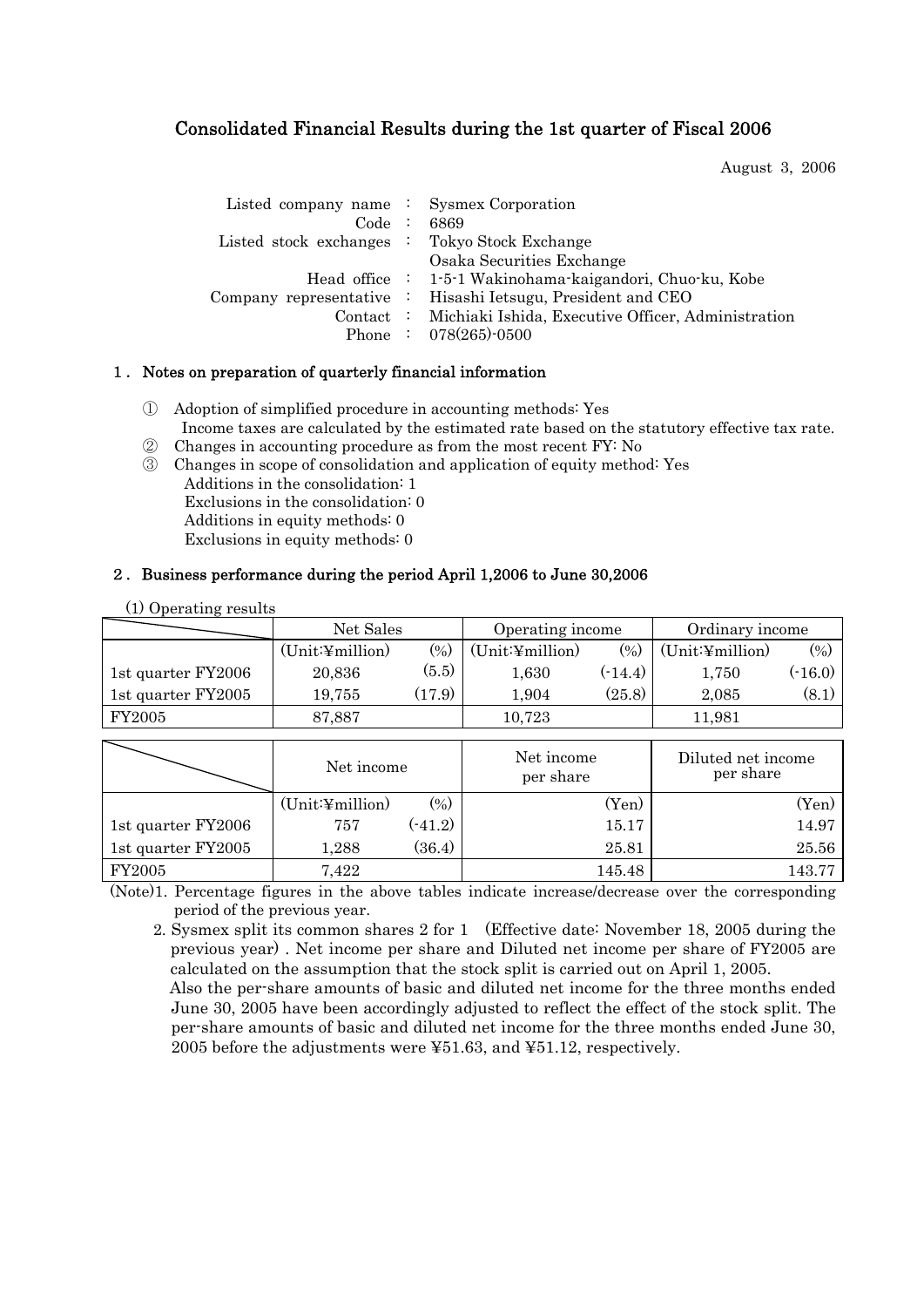(2) Financial position

|                    | Total assets    | Net assets       | Equity ratio | Net assets per<br>share |
|--------------------|-----------------|------------------|--------------|-------------------------|
|                    | (Unit:¥million) | (Unit:4 million) | $(\% )$      | (Yen)                   |
| 1st quarter FY2006 | 84,651          | 63,176           | 73.6         | 1,265.65                |
| 1st quarter FY2005 | 75,719          | 56,010           | 74.0         | 1,121.95                |
| FY2005             | 87,446          | 62,646           | 71.6         | 1,251.81                |

(Note)1. As for 1st quarter FY2005 and FY2005, figures of conventional "shareholders' equity" and "shareholders' equity per share" are showed in the "net assets" section and the "net assets per share" section respectively above. The amounts that correspond to past " shareholders' equity " and " shareholders' equity per share " in 1st quarter FY2006 are 62,301 million yen and ¥1,248.12, respectively.

 2. The per-share amounts of shareholders' equity as of June 30, 2005 have been accordingly adjusted to reflect the effect of the stock split. The per-share amounts of shareholders' equity as of June 30, 2005 before the adjustments were ¥2,243.89.

| $(3)$ Cash flow |  |
|-----------------|--|
|-----------------|--|

|                    | Cash flow from<br>operating activities | Cash flow from<br>investing activities | Cash flow from<br>financing activities | Total Cash and<br>Cash Equivalents<br>at end of term |
|--------------------|----------------------------------------|----------------------------------------|----------------------------------------|------------------------------------------------------|
|                    | (Unit:4 million)                       | (Unit:4 million)                       | (Unit:4 million)                       | (Unit:4 million)                                     |
| 1st quarter FY2006 | -19                                    | $-1,606$                               | -622                                   | 7,143                                                |
| 1st quarter FY2005 | $-62$                                  | -715                                   | $-552$                                 | 8,604                                                |
| FY2005             | 8,275                                  | $-7,858$                               | $-1,190$                               | 9,416                                                |

## 3.Business Forecast for the fiscal term(from April 1,2006 to March 31,2007)

|                | Net Sales       | Ordinary income  | Net income       |  |
|----------------|-----------------|------------------|------------------|--|
|                | (Unit:¥million) | (Unit:4 million) | (Unit:4 million) |  |
| Interim period | 45,900          | 5,850            | 3,750            |  |
| Annual         | 98,000          | 13,300           | 8,200            |  |

(Reference) Net income forecast per share (annual): ¥164.27

 (Note) The above estimates are based on information available to the Company on the date of the report's announcement. Due to unforeseen circumstances, however, actual results may differ from such estimates.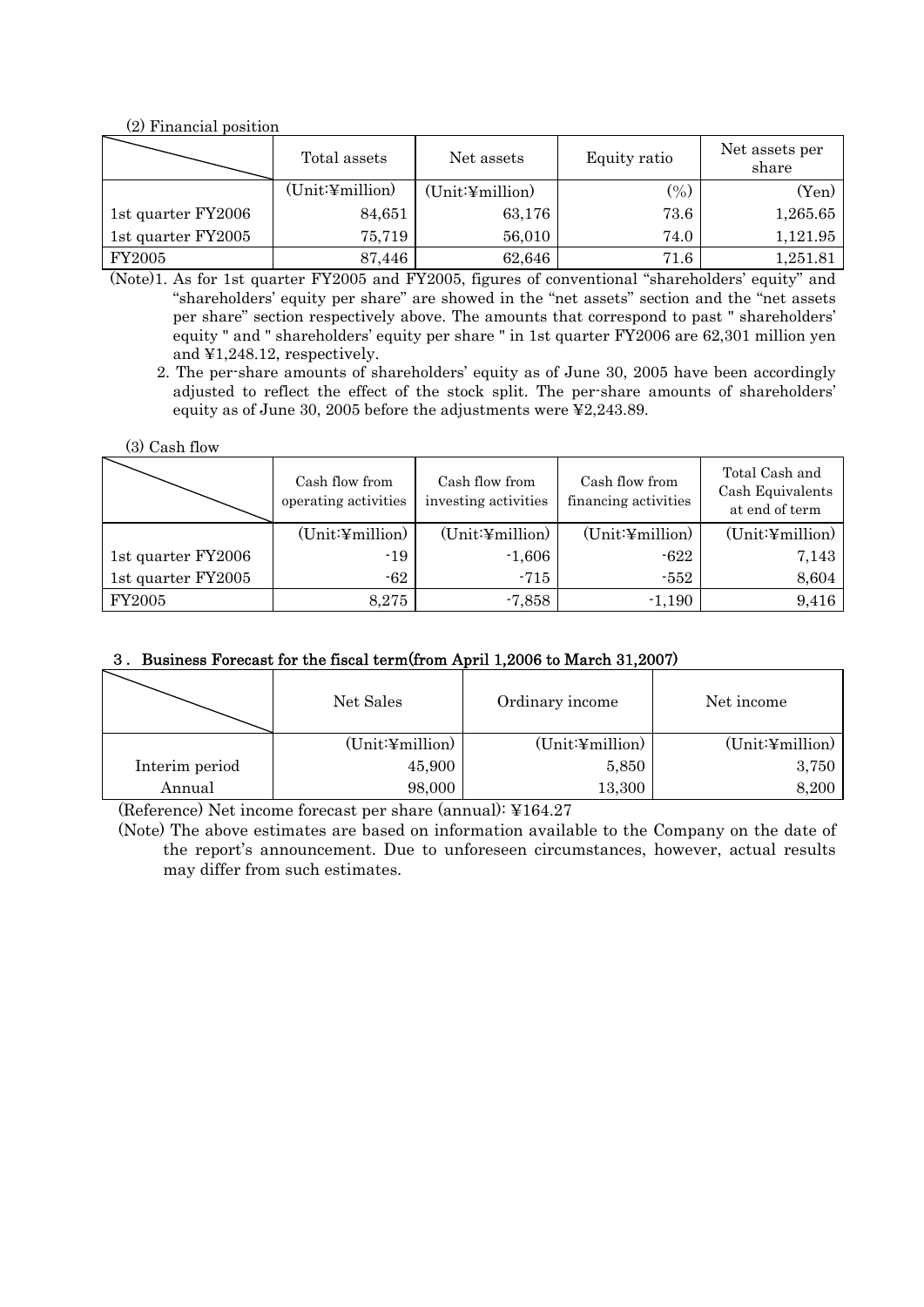## Consolidated Balance Sheet

|                                                                  |                      |             |                      |        | $(Unit: \; \Psi \; million)$ |        |  |
|------------------------------------------------------------------|----------------------|-------------|----------------------|--------|------------------------------|--------|--|
| Period                                                           | Current 1st quarter  |             | Previous 1st quarter |        | Previous year                |        |  |
|                                                                  | (as of June 30,2006) |             | (as of June 30.2005) |        | (as of March 31,2006)        |        |  |
| Items                                                            | Amount               | $\%$        | Amount               | $\%$   | Amount                       | $\%$   |  |
| (Assets)                                                         |                      |             |                      |        |                              |        |  |
| Current assets                                                   | 51,942               | 61.4        | 47,987               | 63.4   | 54,851                       | 62.7   |  |
| Cash                                                             | 7,221                |             | 7,146                |        | 9,485                        |        |  |
| Notes and accounts receivable trade                              | 24,365               |             | 22,185               |        | 26,145                       |        |  |
| Marketable securities                                            | 28                   |             | 1,535                |        | 28                           |        |  |
| Inventories                                                      | 16,506               |             | 14,298               |        | 15,291                       |        |  |
| Others                                                           | 3,821                |             | 2,821                |        | 3,901                        |        |  |
| <b>Fixed assets</b>                                              | 32,709               | 38.6        | 27,731               | 36.6   | 32,594                       | 37.3   |  |
| Tangible fixed assets                                            | 21,798               | 25.7        | 17,886               | 23.6   | 21,444                       | 24.5   |  |
| Intangible fixed assets                                          | 3,248                | 3.8         | 2,917                | 3.9    | 3,244                        | 3.7    |  |
| Investments                                                      | 7,661                | 9.1         | 6,927                | 9.1    | 7,905                        | 9.1    |  |
| Total assets                                                     | 84,651               | 100.0       | 75,719               | 100.0  | 87,446                       | 100.0  |  |
| (Liabilities)                                                    |                      |             |                      |        |                              |        |  |
| <b>Current liablitities</b>                                      | 18,582               | 22.0        | 16,150               | 21.3   | 20,967                       | 24.0   |  |
| Notes and accounts payable trade                                 | 8,220                |             | 7,955                |        | 8,868                        |        |  |
| Short-term loans payable                                         | 299                  |             | 260                  |        | 146                          |        |  |
| Others                                                           | 10,061               |             | 7,934                |        | 11,952                       |        |  |
| <b>Fixed liabilities</b>                                         | 2,893                | 3.4         | 2,729                | 3.6    | 2,971                        | 3.4    |  |
| Long-term loan payable                                           | 21                   |             | 17                   |        | 3                            |        |  |
| Reserve for retirement benefits                                  | 174                  |             | 408                  |        | 162                          |        |  |
| Others                                                           | 2,697                |             | 2,302                |        | 2,806                        |        |  |
| <b>Total liabilities</b>                                         | 21,475               | 25.4        | 18,879               | 24.9   | 23,939                       | 27.4   |  |
| (Net assets)                                                     |                      |             |                      |        |                              |        |  |
| Shareholders' equity                                             | 60,335               | 71.3        |                      |        |                              |        |  |
| Capital stock                                                    | 7,954<br>11,184      | 9.4<br>13.2 |                      |        |                              |        |  |
| Capital surplus<br>Earned surplus                                | 41,348               | 48.9        |                      |        |                              |        |  |
| Treasury stock                                                   | $-152$               | $-0.2$      |                      |        |                              |        |  |
| Valuation and translation adjustments                            | 1,966                | 2.3         |                      |        |                              |        |  |
| Unrealized gain or loss of investments in                        |                      |             |                      |        |                              |        |  |
| securities                                                       | 1,049                | 1.2         |                      |        |                              |        |  |
| Foreign currency translation adjustment                          | 916                  | 1.1         |                      |        |                              |        |  |
| Minority interests                                               | 875                  | 1.0         |                      |        |                              |        |  |
| <b>Total Net assets</b>                                          | 63,176               | 74.6        |                      |        |                              |        |  |
| Total liabilities and net assets                                 | 84,651               | 100.0       |                      |        |                              |        |  |
| (Minority interest)                                              |                      |             |                      |        |                              |        |  |
| Minority interest                                                |                      |             | 828                  | 1.1    | 860                          | 1.0    |  |
| (Shareholders' equity)                                           |                      |             |                      |        |                              |        |  |
| Capital stock                                                    |                      |             | 7,954                | 10.5   | 7,954                        | 9.1    |  |
| Capital surplus                                                  |                      |             | 11,182               | 14.8   | 11,184                       | 12.8   |  |
| Earned surplus                                                   |                      |             | 35,822               | 47.3   | 41,550                       | 47.5   |  |
| Unrealized gain or loss of investments<br>in securities          |                      |             | 820                  | 1.1    | 1,234                        | 1.4    |  |
| Foreign currency translation adjustment                          |                      |             | 355                  | 0.5    | 872                          | 1.0    |  |
| Treasury stock                                                   |                      |             | $-125$               | $-0.2$ | $-150$                       | $-0.2$ |  |
| Total shareholders' equity                                       |                      |             | 56,010               | 74.0   | 62,646                       | 71.6   |  |
| Total liabilities, minority interest and<br>shareholders' equity |                      |             | 75,719               | 100.0  | 87,446                       | 100.0  |  |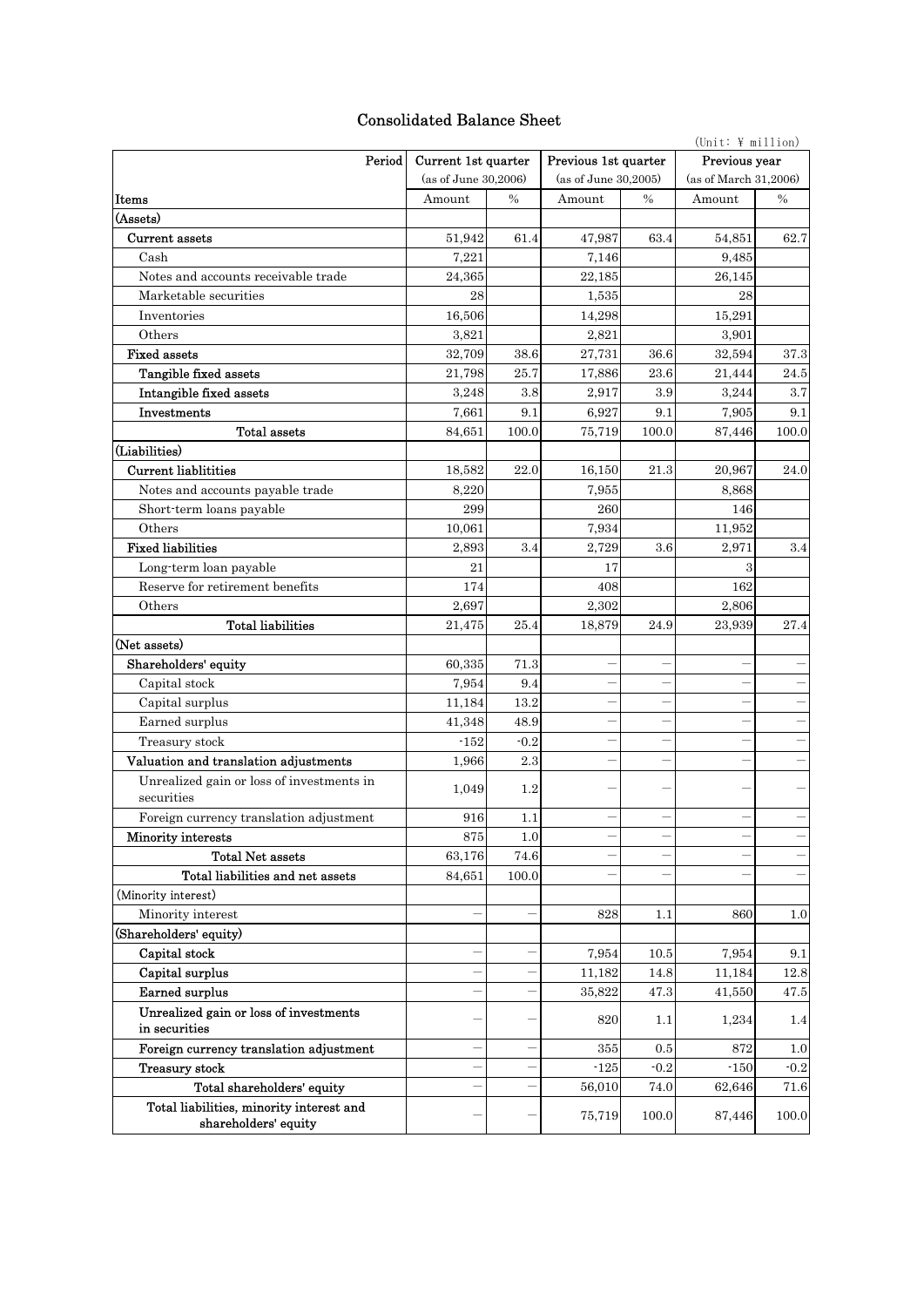| $(Unit: \; \Psi \; million)$                            |                     |                      |                      |                      |               |                       |  |
|---------------------------------------------------------|---------------------|----------------------|----------------------|----------------------|---------------|-----------------------|--|
| Period                                                  | Current 1st quarter |                      | Previous 1st quarter |                      | Previous year |                       |  |
|                                                         |                     | (as of June 30,2006) |                      | (as of June 30.2005) |               | (as of March 31,2006) |  |
| Items                                                   | Amount              | $\frac{0}{0}$        | Amount               | $\frac{0}{0}$        | Amount        | $\frac{0}{0}$         |  |
| Net Sales                                               | 20,836              | 100.0                | 19,755               | 100.0                | 87,887        | 100.0                 |  |
| Cost of sales                                           | 8.493               | 40.8                 | 8,459                | 42.8                 | 36,739        | 41.8                  |  |
| Selling, general and administrative expenses            | 10.713              | 51.4                 | 9.391                | 47.6                 | 40,425        | 46.0                  |  |
| <b>Operating income</b>                                 | 1,630               | 7.8                  | 1,904                | 9.6                  | 10,723        | 12.2                  |  |
| Non-operating income                                    | 203                 | 1.0                  | 266                  | 1.4                  | 1,558         | 1.8                   |  |
| (Interest income and dividends earned)                  | (39)                |                      | (29)                 |                      | (102)         |                       |  |
| (Exchange gain)                                         | (10)                |                      | (75)                 |                      | (828)         |                       |  |
| (Others)                                                | (153)               |                      | (160)                |                      | (627)         |                       |  |
| Non-operating expenses                                  | 83                  | 0.4                  | 86                   | 0.4                  | 300           | 0.4                   |  |
| (Interest expense)                                      | (5)                 |                      | (5)                  |                      | (22)          |                       |  |
| (Others)                                                | (78)                |                      | (80)                 |                      | (278)         |                       |  |
| Ordinary income                                         | 1,750               | 8.4                  | 2,085                | 10.6                 | 11,981        | 13.6                  |  |
| <b>Extraordinary profits</b>                            | 5                   | 0.0                  | 9                    | 0.0                  | 59            | 0.1                   |  |
| <b>Extraordinary losses</b>                             | 8                   | 0.0                  | 7                    | 0.0                  | 138           | 0.2                   |  |
| Net income before income taxes and minority<br>interest | 1,747               | 8.4                  | 2,087                | 10.6                 | 11,902        | 13.5                  |  |
| Income taxes                                            | 979                 | 4.7                  | 782                  | 4.0                  | 4,448         | 5.1                   |  |
| Minority interest                                       | 10                  | 0.1                  | 15                   | 0.1                  | 31            | 0.0                   |  |
| Net income                                              | 757                 | 3.6                  | 1,288                | 6.5                  | 7,422         | 8.4                   |  |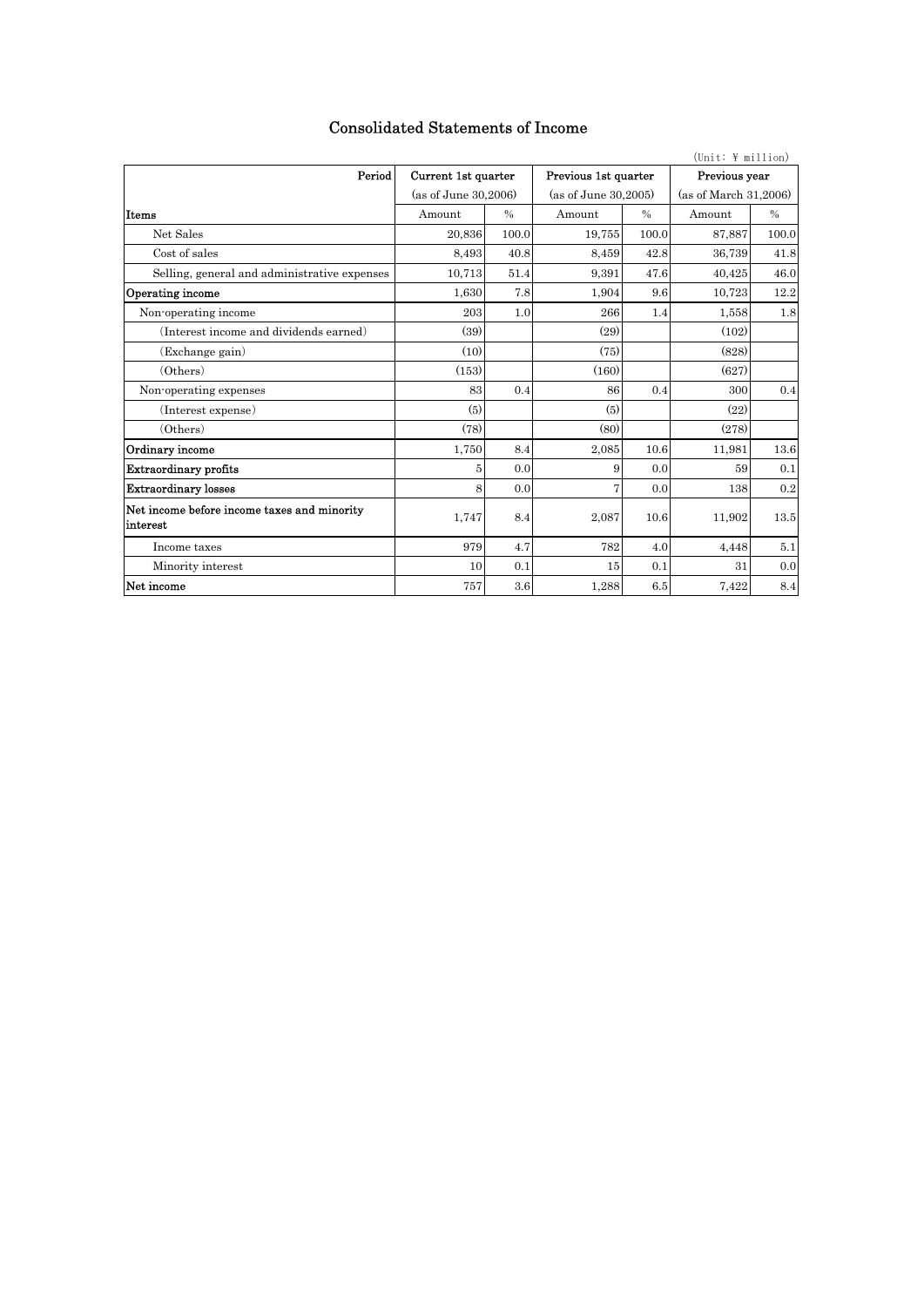## Consolidated Statement of Changes in Net Asset

1st quarter FY2006(from April 1 to June 30,2006)

| Ist quarter $\Gamma$ L2000\Hom April 1 to built $\frac{1}{2000}$ |                      |        |                                               |        | (Unit: \million)                 |  |
|------------------------------------------------------------------|----------------------|--------|-----------------------------------------------|--------|----------------------------------|--|
|                                                                  | Shareholder's equity |        |                                               |        |                                  |  |
|                                                                  | Capital stock        |        | Capital surplus Earned surplus Treasury stock |        | Total<br>shareholder's<br>equity |  |
| Balance at the end of previous period                            | 7,954                | 11,184 | 41,550                                        | $-150$ | 60,538                           |  |
| Changes of items during the period                               |                      |        |                                               |        |                                  |  |
| Dividends from surplus                                           |                      |        | $-798$                                        |        | $-798$                           |  |
| <b>Bonuses to Directors</b>                                      |                      |        | $-159$                                        |        | $-159$                           |  |
| Net income                                                       |                      |        | 757                                           |        | 757                              |  |
| Purchases of treasury stock                                      |                      |        |                                               | $-2$   | $-2$                             |  |
| Net changes of items other than<br>shareholders' equity          |                      |        |                                               |        |                                  |  |
| Total changes of items during the period                         |                      |        | $-201$                                        | $-2$   | $-203$                           |  |
| Balance at the end of the current period                         | 7,954                | 11,184 | 41,348                                        | $-152$ | 60,335                           |  |

(Unit:  $\frac{1}{2}$  million)

|                                                         |                                                               | Valuation and translation adjustments            |                                                   |                       |                     |
|---------------------------------------------------------|---------------------------------------------------------------|--------------------------------------------------|---------------------------------------------------|-----------------------|---------------------|
|                                                         | Unrealized gain<br>or loss of<br>investments in<br>securities | Foreign<br>currency<br>translation<br>adjustment | Total Valuation<br>and translation<br>adjustments | Minority<br>interests | Total Net<br>assets |
| Balance at the end of previous period                   | 1,234                                                         | 872                                              | 2,107                                             | 860                   | 63,507              |
| Changes of items during the period                      |                                                               |                                                  |                                                   |                       |                     |
| Dividends from surplus                                  |                                                               |                                                  |                                                   |                       | $-798$              |
| Bonuses to Directors                                    |                                                               |                                                  |                                                   |                       | $-159$              |
| Net income                                              |                                                               |                                                  |                                                   |                       | 757                 |
| Purchases of treasury stock                             |                                                               |                                                  |                                                   |                       | $-2$                |
| Net changes of items other than<br>shareholders' equity | $-185$                                                        | 43                                               | $-141$                                            | 14                    | $-127$              |
| Total changes of items during the period                | $-185$                                                        | 43                                               | $-141$                                            | 14                    | $-330$              |
| Balance at the end of the current period                | 1,049                                                         | 916                                              | 1,966                                             | 875                   | 63,176              |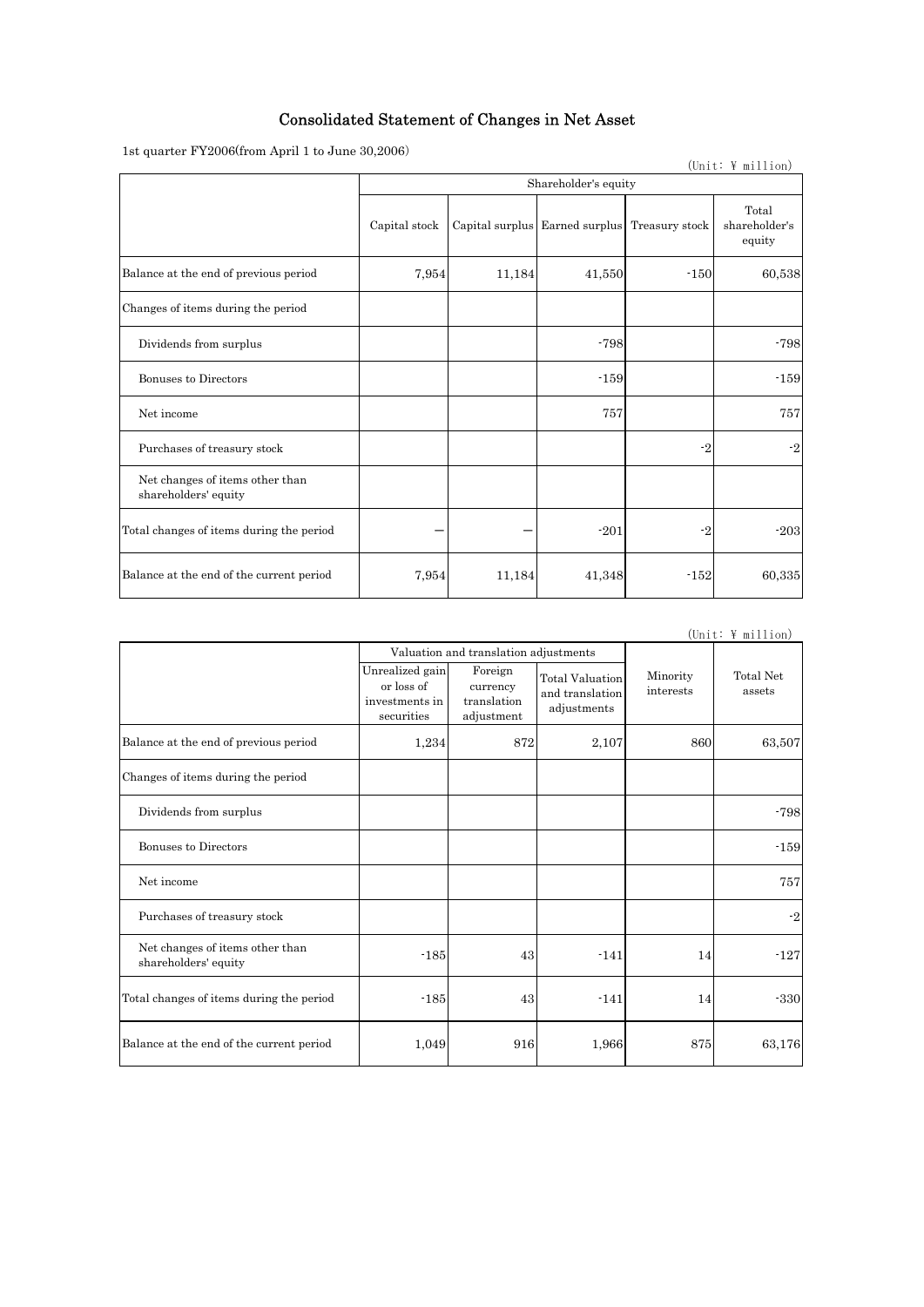## Consolidated Statements of Cash Flow

| Consonuated Statements of Cash Flow<br>$(\text{Unit: } \Psi \text{ million})$                 |                      |                      |                       |  |  |  |
|-----------------------------------------------------------------------------------------------|----------------------|----------------------|-----------------------|--|--|--|
| Period                                                                                        | Current 1st quarter  | Previous 1st quarter | Previous year         |  |  |  |
| Items                                                                                         | (as of June 30,2006) | (as of June 30.2005) | (as of March 31,2006) |  |  |  |
| I Cash flow from operating activities                                                         |                      |                      |                       |  |  |  |
| Net income before income taxes and minority interest                                          | 1,747                | 2,087                | 11,902                |  |  |  |
| Depreciation and amortization                                                                 | 924                  | 883                  | 3.592                 |  |  |  |
| Increase/decrease in notes and accounts receivable                                            | 1,844                | 658                  | $-2,383$              |  |  |  |
| Increase/decrease in inventories                                                              | $-1,156$             | $-206$               | $-684$                |  |  |  |
| Increase/decrease in notes and accounts payable                                               | $-681$               | $-747$               | $-753$                |  |  |  |
| Others                                                                                        | $-441$               | $-946$               | 710                   |  |  |  |
| Subtotal                                                                                      | 2,237                | 1,728                | 12,383                |  |  |  |
| Interest and dividends received                                                               | 34                   | 27                   | 99                    |  |  |  |
| Interest paid                                                                                 | $-4$                 | $-5$                 | $-16$                 |  |  |  |
| Corporation taxes paid                                                                        | $-2,285$             | $-1,812$             | $-4,191$              |  |  |  |
| Cash flow from operating activities                                                           | $-19$                | $-62$                | 8,275                 |  |  |  |
| II Cash flow from investing activities                                                        |                      |                      |                       |  |  |  |
| Payments for purchases of tangible fixed assets                                               | $-1,237$             | $-270$               | $-5.795$              |  |  |  |
| Payments for purchases of intangible fixed assets                                             | $-297$               | $-415$               | $-1,421$              |  |  |  |
| Others                                                                                        | $-71$                | $-29$                | $-642$                |  |  |  |
| Cash flow from investing activities                                                           | $-1.606$             | $-715$               | $-7,858$              |  |  |  |
| III Cash flow from financing activities                                                       |                      |                      |                       |  |  |  |
| Net increase/decrease of short-term loans                                                     | 143                  | 83                   | $-39$                 |  |  |  |
| Repayment of long-term loans                                                                  | -5                   | $-4$                 | $-19$                 |  |  |  |
| Dividend paid                                                                                 | $-798$               | $-624$               | $-1,123$              |  |  |  |
| Others                                                                                        | 37                   | $-6$                 | $-8$                  |  |  |  |
| Cash flow from financing activities                                                           | $-622$               | $-552$               | $-1,190$              |  |  |  |
| Effect of exchange rate changes on cash and cash<br>lw<br>equivalent                          | $-24$                | 20                   | 275                   |  |  |  |
| V Increase/decrease in cash and cash equivalent                                               | $-2,272$             | $-1,310$             | $-498$                |  |  |  |
| VI Cash and cash equivalent at beginning of term                                              | 9,416                | 10,457               | 10,457                |  |  |  |
| Decrease in cash and cash equivalent due to fiscal<br>$W$<br>year-end change for subsidiaries |                      | $-542$               | $-542$                |  |  |  |
| <b>WI</b> Cash and cash equivalent at end of term                                             | 7,143                | 8.604                | 9,416                 |  |  |  |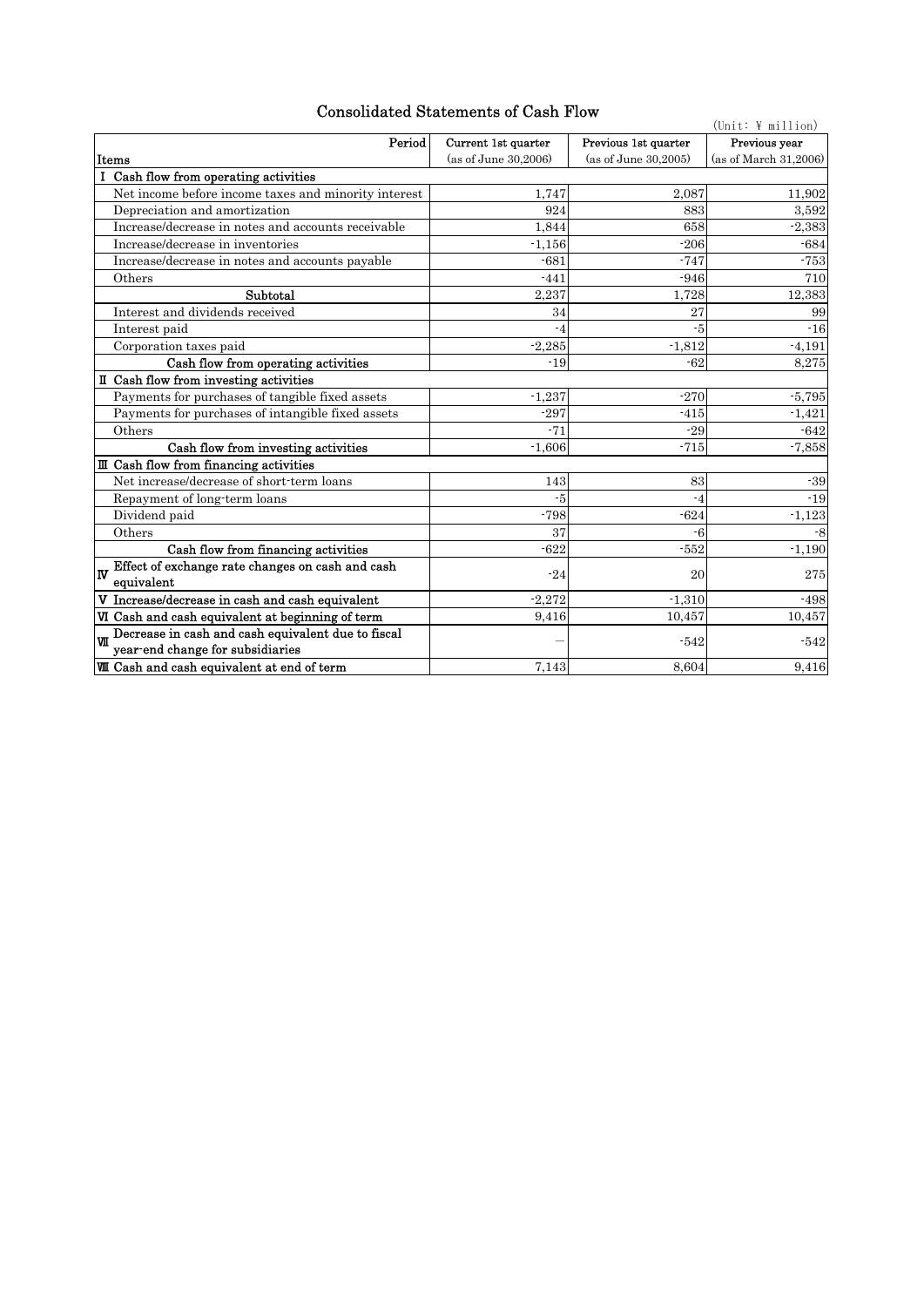## Segment Information

1.Information about operations by geographic area 1st quarter FY2006(from April 1 to June 30,2006)

|                                |        |          |        |         |         |        |              | $(Unit: \; \Psi \; million)$ |
|--------------------------------|--------|----------|--------|---------|---------|--------|--------------|------------------------------|
|                                |        |          |        |         | Asia    |        | Eliminations |                              |
|                                | Japan  | Americas | Europe | China   | Pacific | Total  |              | / Corporate Consolidated     |
| Sales and Operating income     |        |          |        |         |         |        |              |                              |
| Sales                          |        |          |        |         |         |        |              |                              |
| Net Sales to outside customers | 7.346  | 4.079    | 7.277  | 1,251   | 882     | 20,836 |              | 20,836                       |
| Interarea transfer             | 6.258  | 56       | 101    |         | 29      | 6,447  | (6, 447)     |                              |
| Total net sales                | 13.605 | 4,136    | 7,378  | 1,253   | 911     | 27.284 | (6.447)      | 20,836                       |
| Operating expenses             | 12,583 | 4,206    | 6,588  | 1,153   | 773     | 25,305 | 6,098)       | 19,206                       |
| Operating income               | 1,021  | -70      | 789    | $100\,$ | 138     | 1,979  | 349)         | 1,630                        |

1st quarter FY2005(from April 1 to June 30,2005)

| ISU quarter P $12009(11011$ April 1 to buile $90,2009$ |        |          |        |       |         |        |              |                                        |
|--------------------------------------------------------|--------|----------|--------|-------|---------|--------|--------------|----------------------------------------|
|                                                        |        |          |        |       |         |        |              | $(\text{Unit: } \Psi \text{ million})$ |
|                                                        |        |          |        |       | Asia    |        | Eliminations |                                        |
|                                                        | Japan  | Americas | Europe | China | Pacific | Total  |              | Corporate Consolidated                 |
| Sales and Operating income                             |        |          |        |       |         |        |              |                                        |
| Sales                                                  |        |          |        |       |         |        |              |                                        |
| Net Sales to outside customers                         | 7,325  | 3.611    | 6,608  | 1,353 | 856     | 19,755 |              | 19,755                                 |
| Interarea transfer                                     | 5.171  | 38       | 74     |       | 28      | 5,315  | 5.315)       |                                        |
| Total net sales                                        | 12.497 | 3,650    | 6,682  | 1,355 | 885     | 25.070 | 5.315)       | 19,755                                 |
| Operating expenses                                     | 11,815 | 3,601    | 5,878  | 1,158 | 794     | 23.249 | 5,398)       | 17,850                                 |
| Operating income                                       | 682    | 48       | 803    | 196   | 90      | 1,821  | $-83)$       | 1,904                                  |

FY2005(from April 1,2005 to March 31,2006)

| $r_{12000(1000)}$ April 1,2005 to March 31,2006/ |        |          |        |       |         |         |              |                                        |
|--------------------------------------------------|--------|----------|--------|-------|---------|---------|--------------|----------------------------------------|
|                                                  |        |          |        |       |         |         |              | $(\text{Unit: } \Psi \text{ million})$ |
|                                                  |        |          |        |       | Asia    |         | Eliminations |                                        |
|                                                  | Japan  | Americas | Europe | China | Pacific | Total   |              | / Corporate Consolidated               |
| Sales and Operating income                       |        |          |        |       |         |         |              |                                        |
| Sales                                            |        |          |        |       |         |         |              |                                        |
| Net Sales to outside customers                   | 36.760 | 15.620   | 25,368 | 6,403 | 3,734   | 87,887  |              | 87,887                                 |
| Interarea transfer                               | 22.621 | 176      | 299    | 10    | 109     | 23.217  | (23.217)     |                                        |
| Total net sales                                  | 59.381 | 15.796   | 25.668 | 6.414 | 3,844   | 111.105 | (23.217)     | 87,887                                 |
| Operating expenses                               | 52.898 | 15.581   | 22.654 | 5.801 | 3,483   | 100.420 | (23.256)     | 77,164                                 |
| Operating income                                 | 6,483  | 214      | 3,013  | 612   | 360     | 10,685  | $-38$        | 10,723                                 |

2.Net Sales to Foreign Customers

1st quarter FY2006(from April 1 to June 30,2006)

| $100 \text{ q}$ and $1000 \text{ q}$ and $1000 \text{ q}$ and $1000 \text{ q}$ |          |        |         |         | (Unit: $\frac{1}{2}$ million) |
|--------------------------------------------------------------------------------|----------|--------|---------|---------|-------------------------------|
|                                                                                |          |        |         | Asia    |                               |
|                                                                                | Americas | Europe | China   | Pacific | Total                         |
| Net Sales to Foreign Customers                                                 | 4.093    | 7.277  | 1.251   | 1.175   | 13,796                        |
| Consolidated Sales                                                             |          |        |         |         | 20,836                        |
| The rate of net sales to foreign customers to                                  |          |        |         |         |                               |
| consolidated sales                                                             | 19.7%    | 34.9%  | $6.0\%$ | 5.6%    | 66.2%                         |

1st quarter FY2005(from April 1 to June 30,2005)

|                                               |          |        |       |         | $(Unit: \; \Psi \; million)$ |
|-----------------------------------------------|----------|--------|-------|---------|------------------------------|
|                                               |          |        |       | Asia    |                              |
|                                               | Americas | Europe | China | Pacific | Total                        |
| Net Sales to Foreign Customers                | 3.632    | 6.627  | 1,353 | 1.098   | 12.711                       |
| Consolidated Sales                            |          |        |       |         | 19.755                       |
| The rate of net sales to foreign customers to |          |        |       |         |                              |
| consolidated sales                            | 18.4%    | 33.5%  | 6.8%  | 5.6%    | 64.3%                        |

FY2005(from April 1,2005 to March 31,2006)

| $\Gamma$ 12000\Home April 1,2000 to march 01,2000/ |          |          |       |         | (Unit: $\frac{1}{2}$ million) |
|----------------------------------------------------|----------|----------|-------|---------|-------------------------------|
|                                                    |          |          |       | Asia    |                               |
|                                                    | Americas | Europe   | China | Pacific | Total                         |
| Net Sales to Foreign Customers                     | 15.762   | 25.437   | 6.411 | 4,857   | 52,469                        |
| Consolidated Sales                                 |          |          |       |         | 87,887                        |
| The rate of net sales to foreign customers to      |          |          |       |         |                               |
| consolidated sales                                 | 17.9%    | $29.0\%$ | 7.3%  | 5.5%    | 59.7%                         |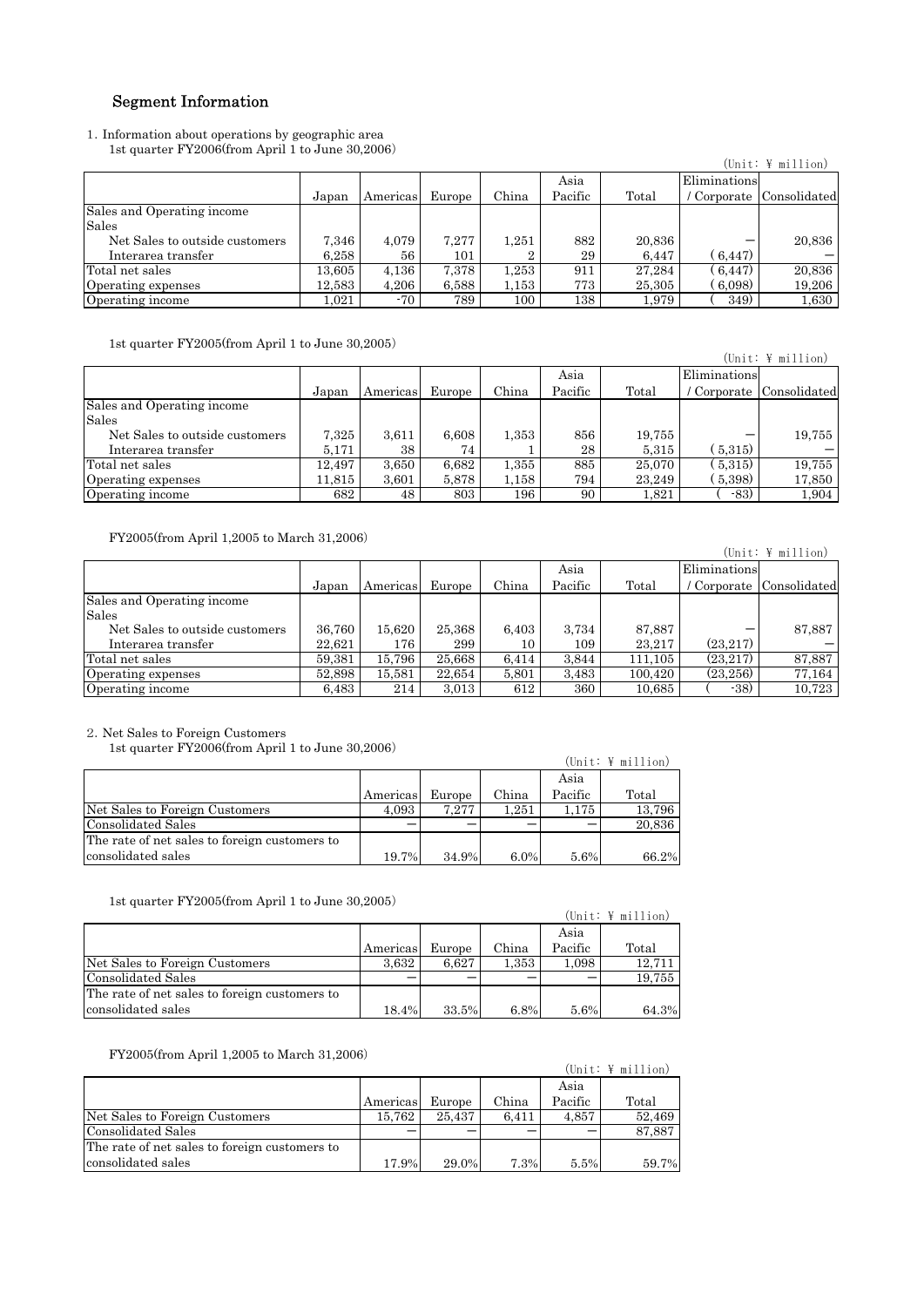# Operating Results and Financial Position

#### 1. Operating Results

Summary of Overall Performance for the Current term

<Consolidated Results> (Unit: ¥ million)

| NUCLES SUBDITIONS THE TERM AND THE T |                   |                   | ∖∪шь∙ ± шшшош |           |
|--------------------------------------|-------------------|-------------------|---------------|-----------|
|                                      | $1st$ Q of FY2006 | $1st$ Q of FY2005 | Increase or   | Rate of   |
|                                      | (June 2006)       | (June 2005)       | Decrease      | Change    |
| Net Sales                            | 20,836            | 19,755            | 1,081         | 5.5%      |
| Operating Income                     | 1,630             | 1,904             | $-274$        | $-14.4%$  |
| Ordinary Income                      | 1,750             | 2,085             | $-334$        | $-16.0\%$ |
| Net Income                           | 757               | 1,288             | $-531$        | $-41.2%$  |

During the first three months of fiscal 2006 ending March 31, 2007, the Japanese economy achieved a mild recovery, underpinned by the expansion of private-sector capital expenditures on the back of a corporate earnings rebound and a turnaround in consumer spending, despite concerns over the negative impact of rising oil prices. Overseas, while the future prospects of the US economy are uncertain, the European market is undergoing a mild expansion, as China and other Asian economies continue to grow.

Meanwhile, in Japan's and developed Western countries' medical industry, governments are promoting medical care reform, aiming at containment of increasing healthcare cost in the advancement of the aging society. Especially in Japan medical industry remains stringent, as medical fee reimbursements were decreased by a record high of 3.16% this April.

Against this backdrop, in April in Japan Sysmex separated and transferred its reagent manufacturing operations, Ono factory to Sysmex International Reagents Corporation ("SIRC"), a wholly-owned subsidiary of Sysmex with the aim of improving reagent manufacturing and efficiency in business operations. And in June Sysmex released a Fully Automated Urine Cell Analyzer UF-1000i in Japan to support streamlining urine test in small- and medium sized hospitals. In the United States we strengthened marketing channels to commercial labs and both small- and medium-sized customers while we strengthened our servicing organization. In Europe we continued to increase recognition of breast cancer lymph node metastasis tests in Europe by producing RD-100i, a gene amplification detector in April, and we established Sysmex South Africa (PTY) Ltd. in the Republic of South Africa in May, with a view towards contributing to the treatment of HIV/AIDS patients and bolstering services and support for distributors and customers in southeastern Africa, an area which offers high potential for growth.

As a result, consolidated sales amounted to ¥20,836 million (an increase of 5.5% year-on year), domestic sales to ¥7,040 million (a decrease of 0.1% year-on-year) and overseas sales to ¥13,796 million (an increase of 8.5% year-on-year).

As for profit, operating income amounted to ¥1,630 million (a decrease of 14.4% year-on-year) due to increased overseas selling and servicing expenses for enhancement of selling and servicing structure and increased R&D expenses and so on. Ordinary income amounted to ¥1,750 million (a decrease of 16.0% year-on-year).

 Net income amounted to ¥757 million (a decrease of 41.2% year-on-year) with the increase of income taxes which was caused by Sysmex's increased dividends earned from overseas subsidiaries.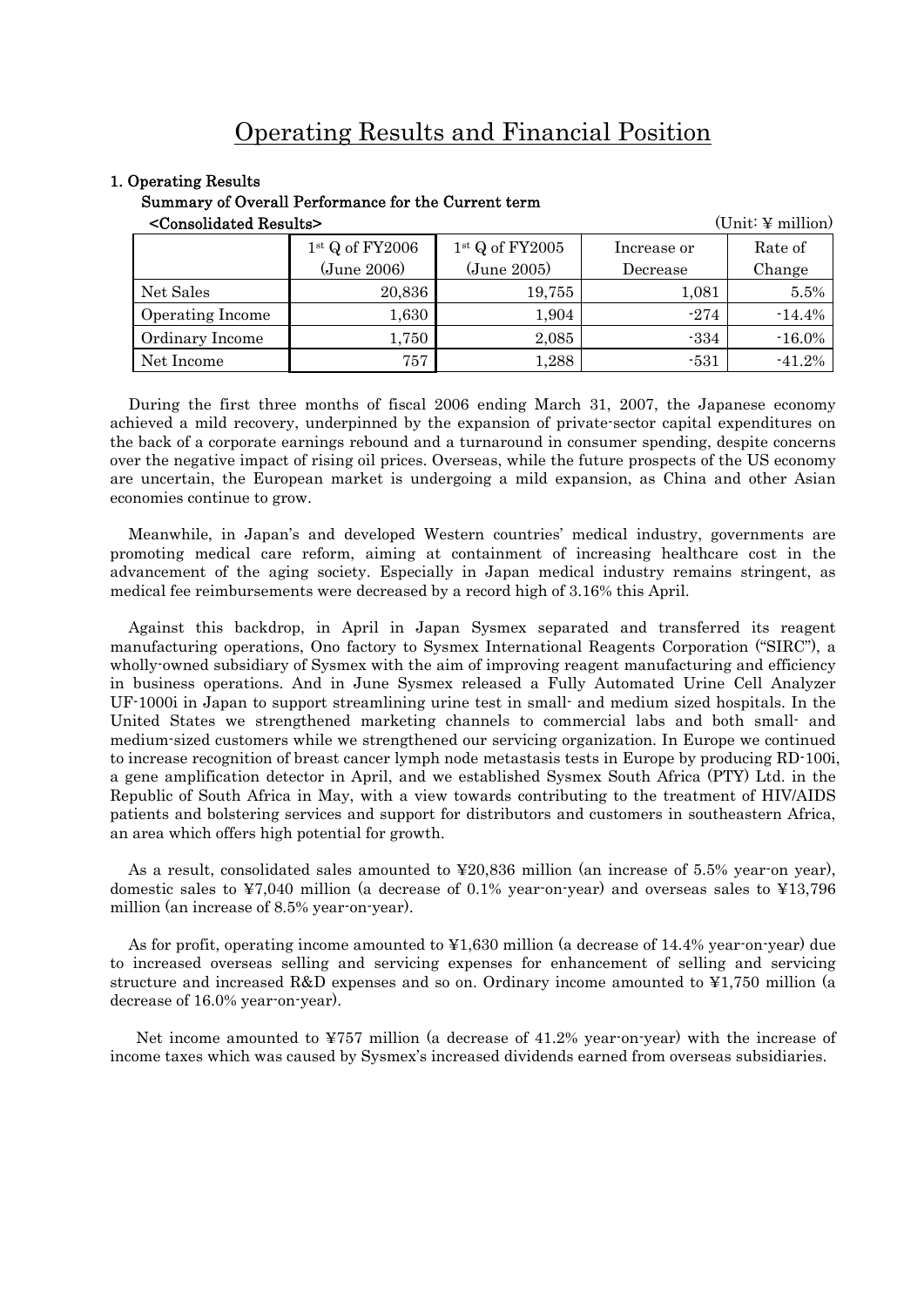#### 2. Financial position  $\mathcal{F}_{\text{total}}$   $\Lambda_{\text{ex}}$  Net  $\Lambda_{\text{ex}}$   $\theta$ . Equity ratios

| $\sim$ Total Assets, Net Assets $\alpha$ Equity ratio | /OIIIII· ± IIIIIIIIIIII          |                       |                          |                |
|-------------------------------------------------------|----------------------------------|-----------------------|--------------------------|----------------|
|                                                       | $1st$ Q of FY2006<br>(June 2006) | FY2005<br>(Mar. 2006) | Increase or<br>Decrease  | Rate of Change |
| Total assets                                          | 84,651                           | 87,446                | $-2,794$                 | $-3.2\%$       |
| Net Assets                                            | 63,176                           | 62,646                | $\overline{\phantom{0}}$ |                |
| Equity ratio $(\%)$                                   | 73.6%                            | 71.6%                 | $\blacksquare$           |                |

(Note) As for FY2005, the figure of conventional "shareholders' equity" is showed in the "net assets" section above. The amounts that correspond to past "shareholders' equity" and equity ratio calculated with conventional "shareholders' equity" as of the end of 1st quarter FY2006 are ¥62,301 million (down ¥ 344 million from Mar. 2006) and 73.6%, respectively.

At the end of the current term, Total assets decreased to ¥84,651 million by ¥2,794 million from the end of the previous period. The main reasons of the decrease were a decrease in cash of ¥2,263 million, and in notes and accounts receivable-trade of ¥1,780 million, despite of an increase in inventories of ¥1,215 million, and in Tangible fixed assets of ¥353 million.

On the other hand, total liabilities decreased to  $\yen 21,475$  million by  $\yen 2,464$  million from the end of the previous period, mainly due to a decrease in corporate taxes payable of ¥1,468 million and in notes and accounts payable of ¥ 648 million.

Net assets decreased to ¥63,176 million by ¥330 million, from the end of the previous period (compared with ¥ 63,507 million in which minority interests were added to conventional shareholder's equity), mainly due to dividends paid from retained earnings for the previous period. Equity ratio increased to 73.6 % by 2.0 percentage points from 71.6% as of the end of the previous period.

| <summary cash="" flows="" of=""></summary>         |                   |                   | $(Unit: \n  \n  \n  million)$ |
|----------------------------------------------------|-------------------|-------------------|-------------------------------|
|                                                    | $1st$ Q of FY2006 | $1st$ Q of FY2005 | Increase or<br>Decrease       |
| Cash flow from operating activities                | $-19$             | -62               | 43                            |
| Cash flow from investing activities                | $-1,606$          | $-715$            | $-891$                        |
| Cash flow from financing activities                | $-662$            | -552              | -69                           |
| Total cash and cash equivalents at the end of term | 7,143             | 8,604             | $-1,460$                      |

The balance of cash and cash equivalents ("Cash" hereafter) decreased to  $\yen$ 7,143 million by ¥2,272 million from the end of the previous period.

Summary of each activities during the current term is stated below.

#### [Cash Flow from Operating Activities]

Cash used by operating activities was ¥19 million (down ¥43 million year-on-year). This was mainly due to a decrease of income before income taxes of  $\yen$ 1,747 million (down  $\yen$ 340 million year-on-year), a decrease of notes and accounts receivable of ¥1,844 million (up ¥1,186 million year-on-year), and an increase of inventories of ¥1,156million (up ¥949 million year-on-year).

#### [Cash Flow from Investing Activities]

Cash used in investing activities was ¥1,606 million (up ¥891 million year-on-year). This was mainly due to an increase of investment in tangible fixed assets of ¥1,237 million (up ¥967 million year-on-year).

#### [Cash Flow from Financing Activities]

Cash used in financing acitivities was  $\text{\#}622$  million (up  $\text{\#}69$  million year-on-year). This was mainly due to an increase of payment of cash dividends of ¥798 million (up ¥174 million year-on-year).